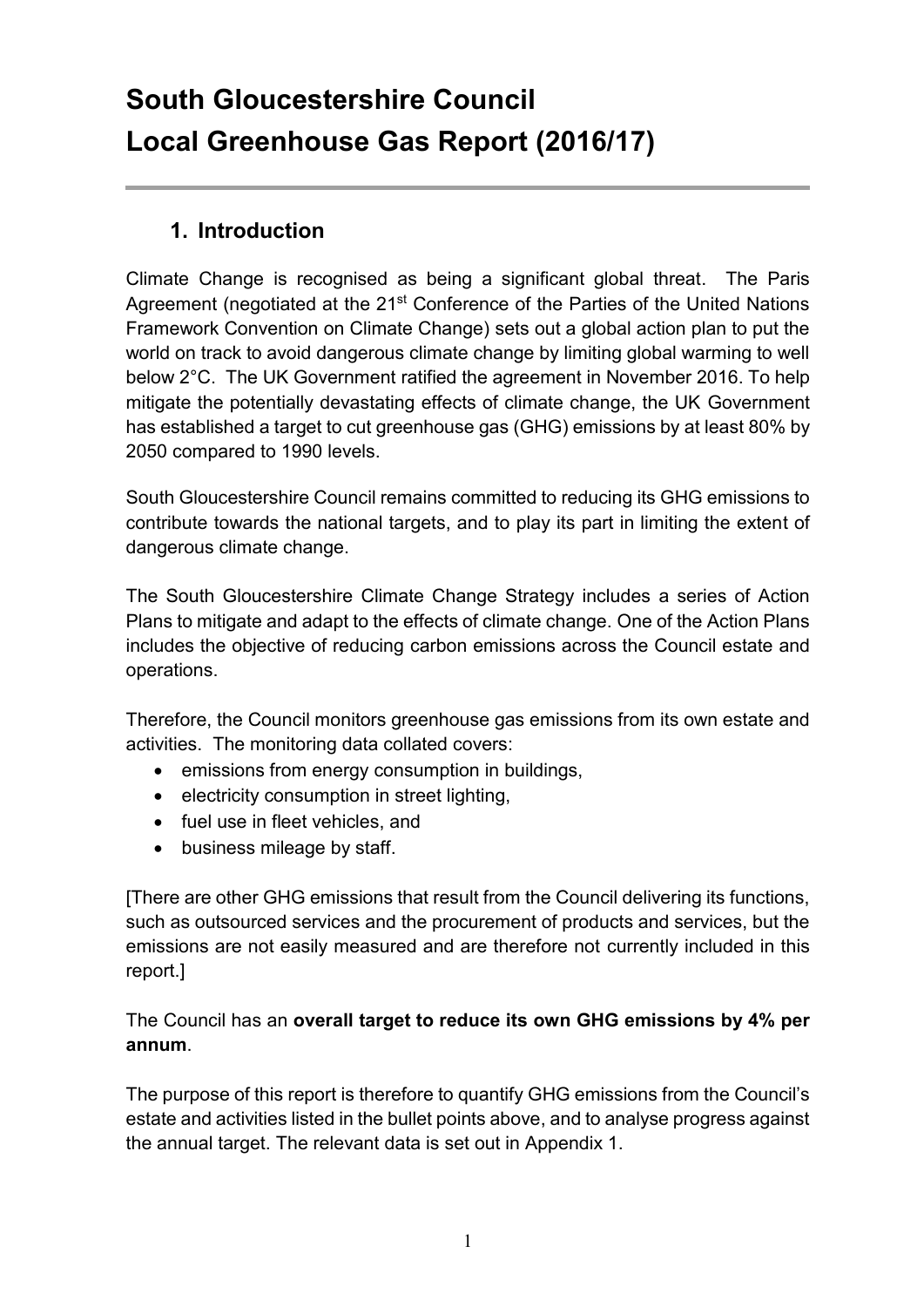Key points are highlighted in the Report and Appendix 2 lists some key achievements to date. However, the report does not detail the actions planned to be taken over the next few years to reduce GHG emissions as these are set out separately in the South Gloucestershire Council Carbon Management Plan (which forms part of the Council's Asset Management Plan).

This report also sets out the amount of energy the Council generates from renewable and low carbon sources as this is a positive and practical way that the Council can help to tackle climate change through the use of its own estate and activities.

## **2. Energy Consumption**

Energy consumption across the Council estate derives from:

- Energy consumption in buildings (including local authority maintained schools, not academies);
- Electricity consumption in street lighting (including lighting for signs, bollards, traffic signals etc.);
- Fuel use in fleet vehicles (pool cars and Streetcare); and,
- Business mileage paid to staff for business use of their own vehicles (which excludes commuter mileage).

Table 1 (Appendix 1) shows a breakdown of the Council's total energy consumption. This has fallen year on year since monitoring began. **Energy consumption<sup>1</sup> in 2016/17 was 3% lower than in the previous year and 43% lower than in 2010/11**.

The key changes compared to the previous year are:

 $\overline{a}$ 

- **Energy consumption in our schools has fallen by 8%**. This has been driven by a reduction in electricity use (13%), and a reduction in gas use of 7%. However, the figures are also influenced by the former Grange School site being transferred from 'schools' to 'non schools' reporting of data.
- An overall increase of 16% in **energy consumption in non-school** buildings. This was mainly due to the change in reporting of the former Grange School site as referred to above. In non-school buildings there was a small reduction in electricity use (1%);
- A 10% reduction in electricity use in street lighting. This is a result of our streetlighting LED replacement programme which has, **in the previous year alone, saved (1039 MWh of electricity) the same amount of electricity as is used per year by 292 South Gloucestershire homes**;
- A **2% reduction in fleet fuel use** (which is the equivalent of 12,500 litres of fuel) shows relatively little change over the previous year. However, this is still a positive achievement and demonstrates that the Council's ongoing fleet

 $<sup>1</sup>$  Energy consumption is calculated in MWh and covers gas, oil and electricity use in schools and non-school</sup> buildings, plus electricity used for street lighting, and fuel used for fleet vehicles. It does not include business mileage as this is not calculated in MWh.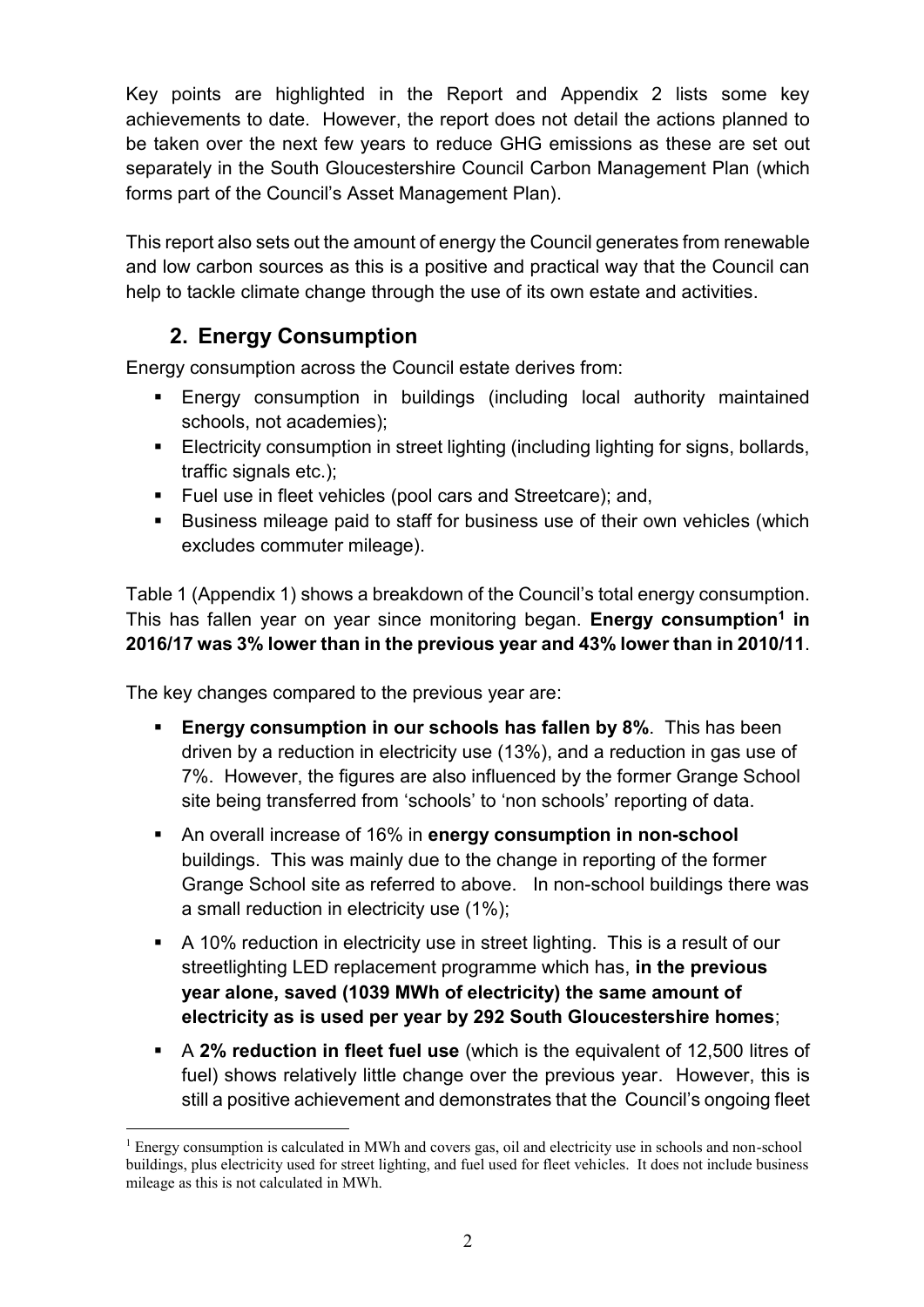management programme and replacement of the fleet with 'greener' vehicles is having a positive impact on energy consumption; and,

 An **5% reduction in business mileage** (a reduction of over 81,000 miles compared to the previous year) is likely due to i) efficiencies through staff being based in fewer offices, and ii) continued implementation of the smarter working campaign to reduce business miles.

#### **3. Green House Gas Emissions**

We convert fuel use to Greenhouse Gas Emissions using conversion factors published by the Government each year. Emissions from different fuel types vary over time, especially for electricity where the various forms of generation (coal, wind, gas, solar, etc) affect the emissions per unit of electricity generated. We therefore need to see a decreasing trend in both energy consumption and GHG emissions if we are to hit our GHG emissions targets.

Table 2 (Appendix 1) sets out GHG emissions data for each year since the base year 2009/10. **Total GHG emissions in 2016/17 have decreased by 12% since the previous year and by 50% since the base year (2009/10)**.

A summary of our emissions is described below:

- Electricity consumption accounts for almost two thirds of the Council's emissions. Electricity is used in the Council's schools and non-school buildings as well as in street lighting. The Council's electricity consumption reduced this year (as detailed above), and therefore, once the emissions factor has been applied, this has meant that **the total emissions from electricity use have reduced by 19%.**
- Total emissions from the use of gas have increased slightly by 1.8% during the reporting period.
- **Emissions from business mileage has decreased by 4% and emissions** from fleet fuel have decreased slightly by 1% since the previous year.

#### **4. Renewable Energy Generation**

The Council generates renewable energy from a range of sources. The prime source of renewable electricity generation are the two ground mounted solar systems (at Badminton Road, and Moorend). This is the first full reporting year that they have been up and running. The Badminton Road scheme feeds renewable electricity directly into the Badminton Road office building, whilst the Moorend scheme generates electricity that is fed into the National Grid. In total, solar PV schemes from the Council estate have generated 978,193 KWh. An additional 7,879 KWh has been generated from the wind turbine at Marshfield Primary School. This amounts to a total increase of over 600% in the generation of renewable electricity from the previous year.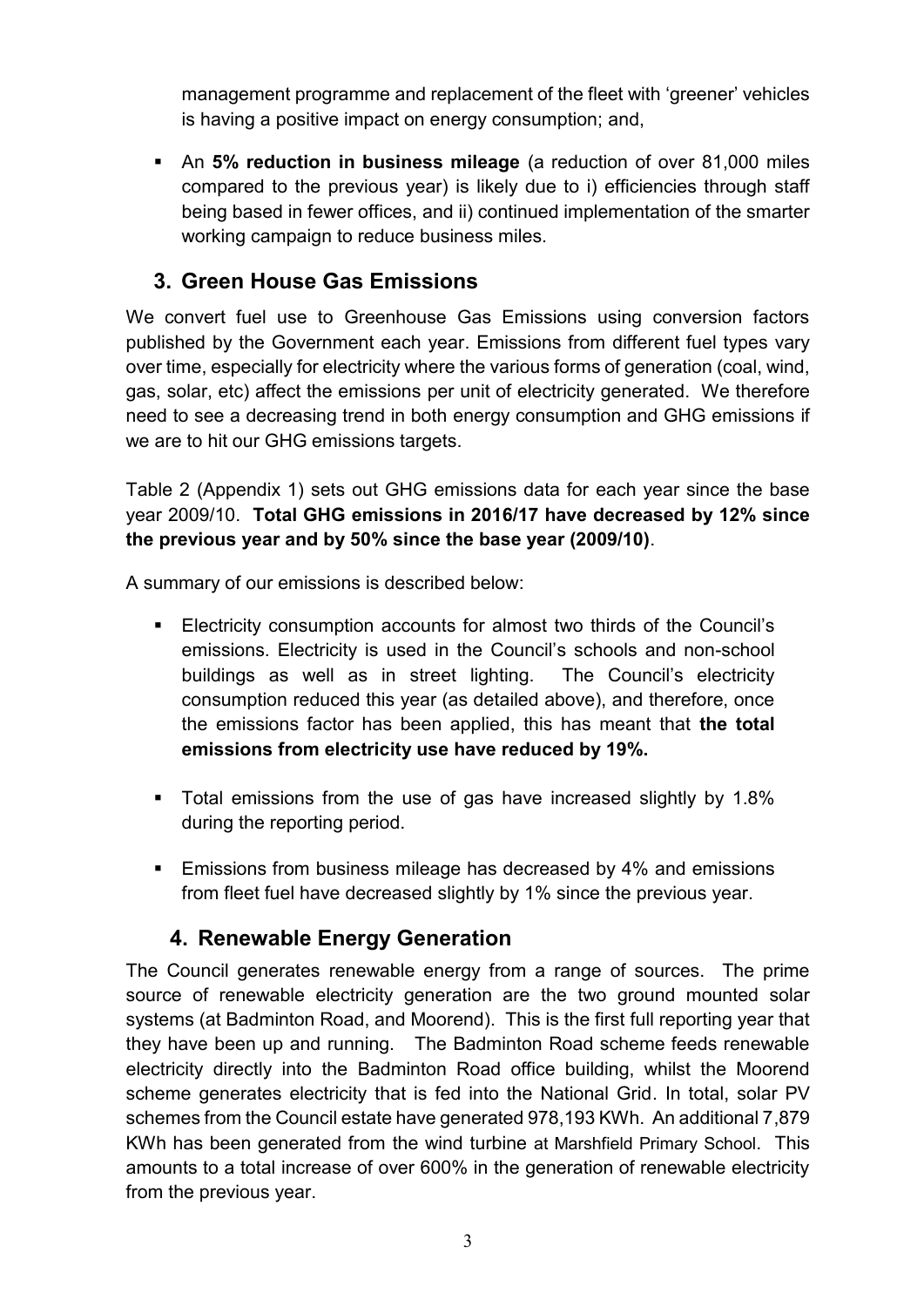The Council has also generated a significant amount of renewable heat energy this year from Biomass sources, totalling 1,063,972 KWh. This is a 152% increase on the previous year. There are a total of six biomass boilers installed across the Council estate (in one office and five schools), as well as two ground source heat pumps, two air source heat pumps and four solar thermal arrays. Two mini combined heat and power units are also installed, which are generating low carbon heat and electricity (though this is not considered to be renewable electricity and is therefore not counted in Table 3 of Appendix 1, which sets out renewable energy generation for this year).

### **5. Conclusion**

The Council has an overall target to reduce its GHG emissions by 4% per annum during the accounting period. Reductions in electricity use has been the key driver which has resulted in the Council's target being exceeded, in 2016/17, with an absolute reduction in GHG emissions of 12% since the previous year.

The graph below demonstrates an average annual reduction of over 7% since the baseline year of 2009/10.



Total GHG emissions are now 50% lower than in the baseline year, however, this has been skewed somewhat by the conversion of schools to academies (which are no longer included in the Council's emissions data). For example, during this year one secondary and two primary schools converted into academies.

Overall the data recorded still demonstrates that the Council has made significant progress in its efforts to reduce energy consumption.

In addition to reducing energy consumption, the Council has also been proactive in the generation of renewable energy from its Estate. There has been a massive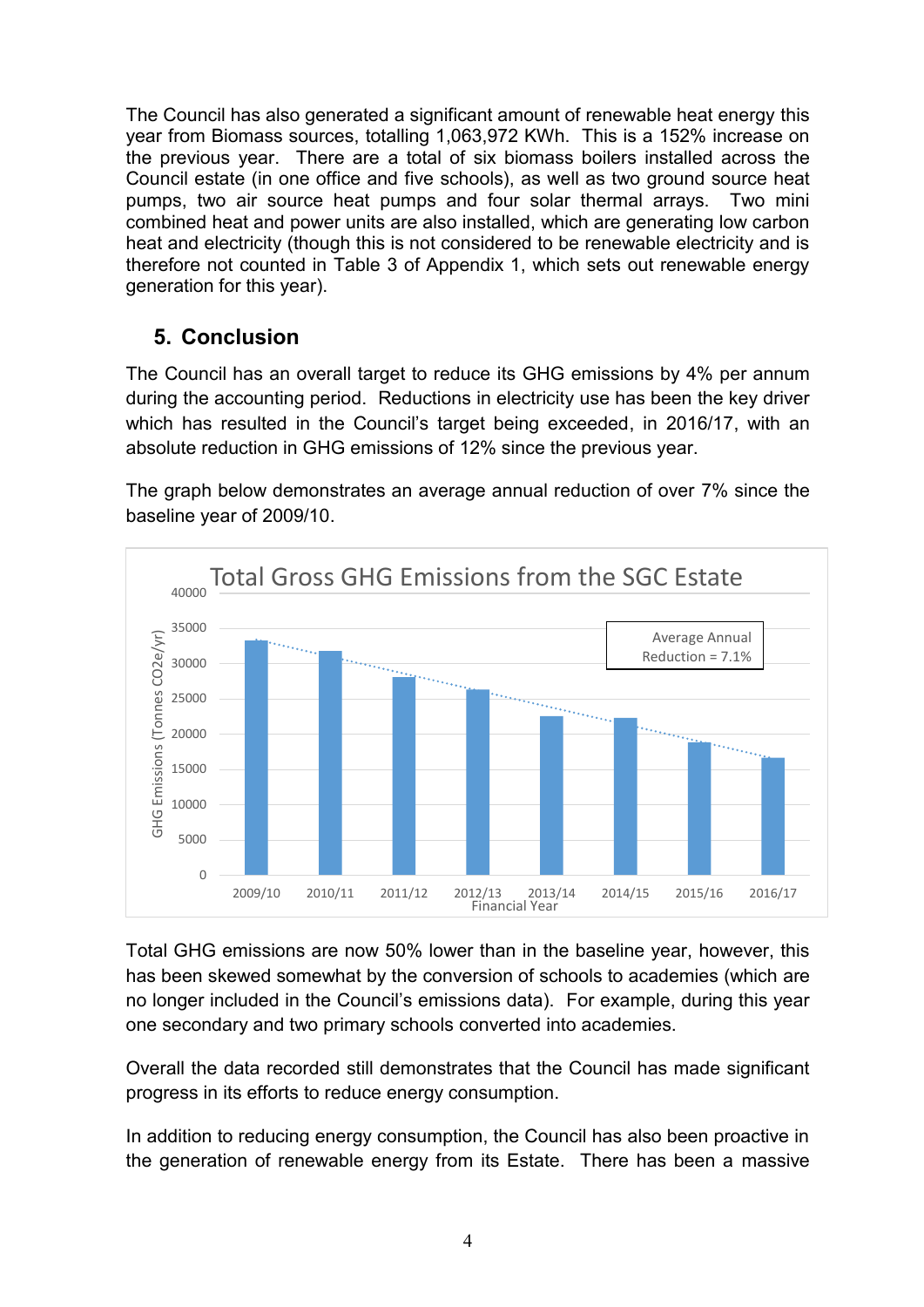increase in generation from last year as the ground mounted solar PV schemes have come on board.

In summary, this report demonstrates that the Council is leading by example to mitigate and adapt to climate change. However we recognise that there is still more to be achieved and we are committed to implementing the actions identified in the Carbon Management Plan to achieve further reductions in energy consumption and carbon emissions, and to increase renewable energy generation.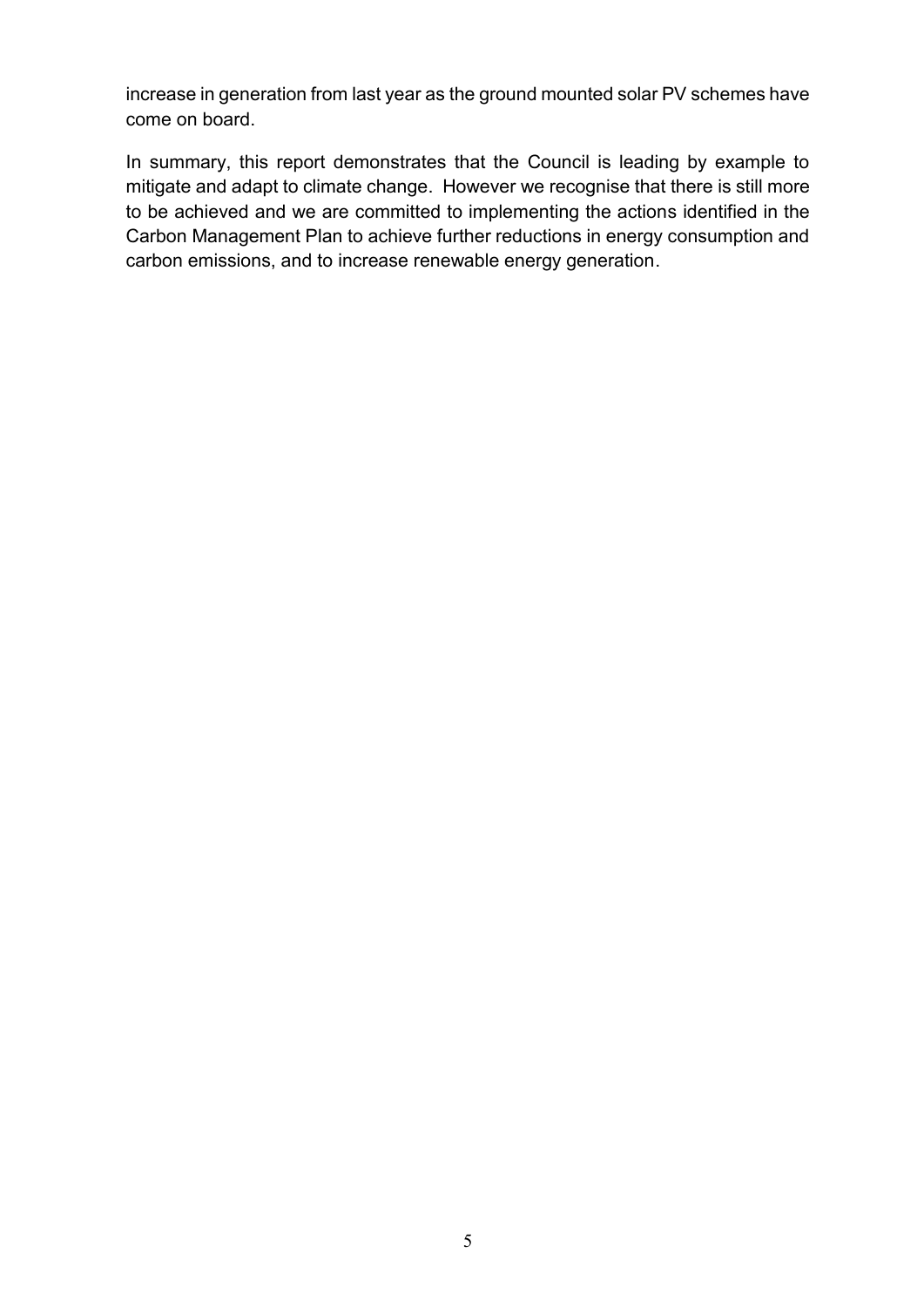| Table 1: Total energy consumption across the Council estate |           |           |           |           |           |           |           |
|-------------------------------------------------------------|-----------|-----------|-----------|-----------|-----------|-----------|-----------|
| <b>Energy Consumption</b><br>(MWh/year)                     | 2010/11   | 2011/12   | 2012/13   | 2013/14   | 2014/15   | 2015/16   | 2016/17   |
| <b>School Buildings</b>                                     | 52,272    | 45,222    | 40,491    | 33,961    | 31,971    | 27,610    | 25,484    |
| KWh gas Schools                                             | 32,342    | 27,405    | 25,603    | 19,981    | 19,509    | 16,880    | 15,640    |
| <b>KWh oil Schools</b>                                      | 3,906     | 2,107     | 2,551     | 2,191     | ,636      | 1,349     | ,682      |
| <b>KWh electricity Schools</b>                              | 16,025    | 15,709    | 12,337    | 11,789    | 10,826    | 9,381     | 8,162     |
| Non-School Buildings                                        | 18,288    | 15,798    | 15,197    | 12,724    | 10,080    | 9,915     | 11,536    |
| KWh gas Non Schools                                         | 10,403    | 8,492     | 8,392     | 7,088     | 4,493     | 4,777     | 6,465     |
| KWh oil Non Schools                                         | 932       | 323       | 256       | 0         | $\Omega$  | 0         | 0         |
| <b>KWh electricity Non</b>                                  |           |           |           |           |           |           | 5,071     |
| <b>Schools</b>                                              | 6,952     | 6,983     | 6,549     | 5,636     | 5,587     | 5,138     |           |
| <b>Street Lighting</b>                                      | 14,609    | 14,138    | 14,486    | 12,831    | 11,763    | 10,488    | 9,450     |
| <b>Fleet Vehicle Fuels</b>                                  | 8,300     | 8,540     | 8,671     | 7,873     | 7,651     | 6,486     | 6,352     |
| <b>Total (MWh/year)</b>                                     | 93,469    | 83,698    | 78,844    | 67,389    | 61,466    | 54,500    | 52,822    |
|                                                             |           |           |           |           |           |           |           |
| Business Mileage (miles per                                 |           |           |           |           |           |           |           |
| year)                                                       | 2,890,460 | 2,442,864 | 2,347,587 | 1,874,482 | 1,802,028 | 1,648,889 | 1,567,171 |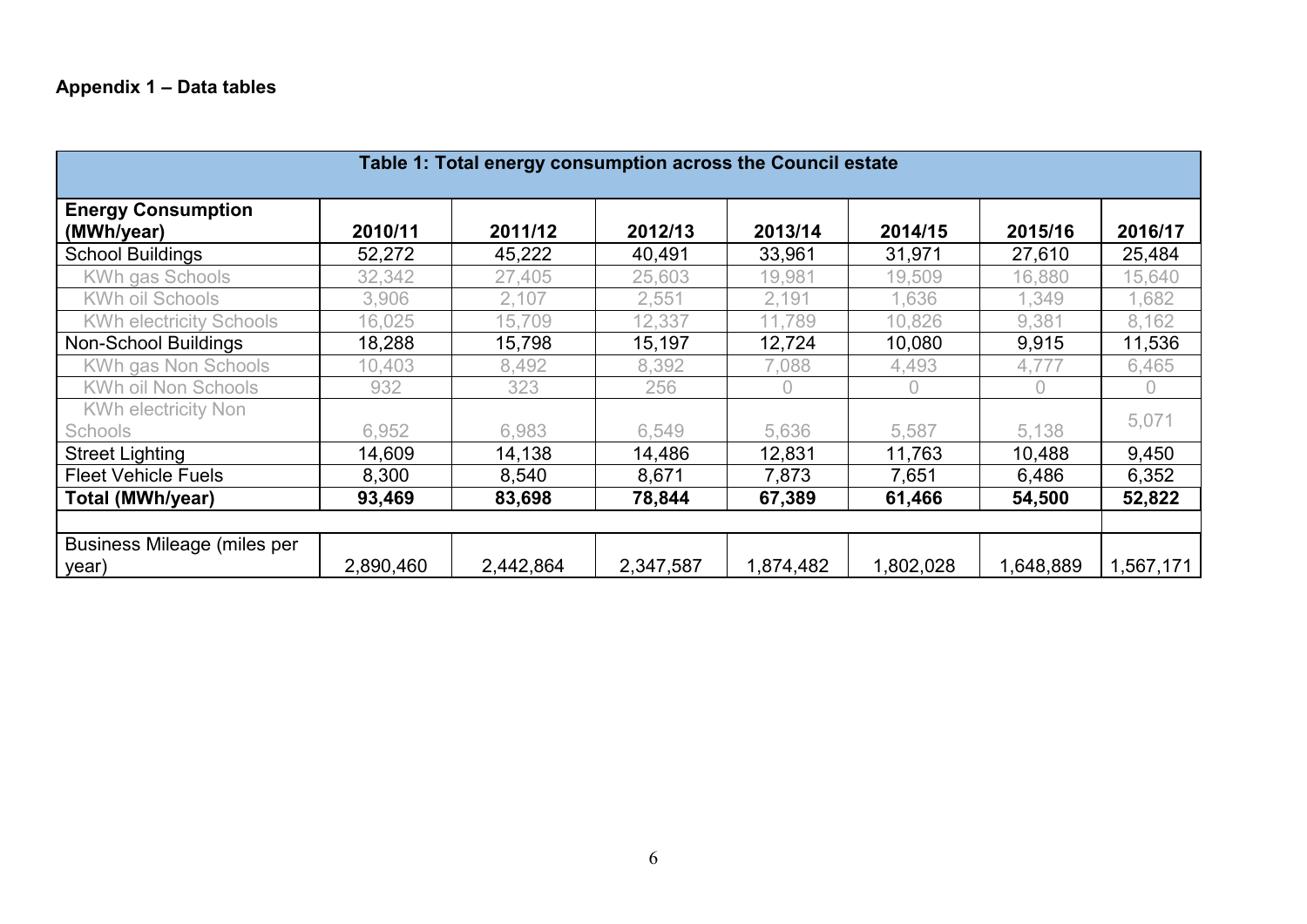| Table 2: GHG emissions data for period 1 <sup>st</sup> April 2009 to 31 <sup>st</sup> March 2017 Tonnes CO2 (e) |                           |         |         |         |          |          |         |          |
|-----------------------------------------------------------------------------------------------------------------|---------------------------|---------|---------|---------|----------|----------|---------|----------|
|                                                                                                                 | 2009/10<br>(base<br>year) | 2010/11 | 2011/12 | 2012/13 | 2013/14  | 2014/15  | 2015/16 | 2016/17  |
| <b>Total GHG Emissions (t CO2e/yr)</b>                                                                          | 33,284                    | 31,819  | 28,096  | 26,352  | 22,597   | 22,359   | 18,870  | 16,671   |
| <b>School Buildings</b>                                                                                         | 15,261                    | 14,732  | 12,653  | 11,047  | 9,467    | 9,363    | 7,782   | 6,656    |
| Gas in Schools                                                                                                  | 6,073                     | 5,991   | 5,032   | 4,742   | 3,677    | 3,609    | 3,114   | 2,878    |
| <b>Heating Oil in Schools</b>                                                                                   | 1,694                     | 964     | 520     | 630     | 538      | 404      | 333     | 415      |
| <b>Electricity in Schools</b>                                                                                   | 7,494                     | 7,777   | 7,101   | 5,675   | 5,252    | 5,351    | 4,336   | 3,363    |
| Non-School buildings                                                                                            | 6,018                     | 5,531   | 4,795   | 4,630   | 3,815    | 3,593    | 3256    | 3279     |
| Gas in all non-school buildings                                                                                 | 2,177                     | 1,927   | 1,559   | 1,554   | 1,305    | 831      | 881     | 1,189    |
| Heating Oil in all non-school buildings                                                                         | 225                       | 230     | 80      | 63      | $\Omega$ | $\Omega$ | 0       | $\Omega$ |
| Electricity in all non-school buildings                                                                         | 3,615                     | 3,374   | 3,157   | 3,013   | 2,511    | 2,762    | 2,375   | 2,090    |
| <b>Street Lighting</b>                                                                                          | 7,296                     | 7,090   | 6,391   | 6,664   | 5,716    | 5,814    | 4,848   | 3,894    |
| Fleet vehicle fuel                                                                                              | 2,113                     | 2,028   | 2,030   | 2,063   | 1,873    | 1,822    | 1,535   | 1,520    |
| <b>Business Mileage Paid</b>                                                                                    | 1,140                     | 969     | 804     | 736     | 574      | 549      | 495     | 477      |
| Electricity Transmission & Distribution losses                                                                  | 1,457                     | 1,469   | 1,423   | 1,213   | 1,152    | 1,218    | 954     | 845      |

| Table 3: Renewable Energy Generation from the Council<br>Estate for 1 <sup>st</sup> April 2016 to 31 <sup>st</sup> March 2017 in KWh |           |  |  |  |
|--------------------------------------------------------------------------------------------------------------------------------------|-----------|--|--|--|
| <b>Type of Renewable Energy Installation</b>                                                                                         | 2016/17   |  |  |  |
| <b>TOTAL KWh GENERATED</b>                                                                                                           | 2,050,044 |  |  |  |
| Solar PV                                                                                                                             | 978193    |  |  |  |
| <b>Wind Turbine</b>                                                                                                                  | 7879      |  |  |  |
| <b>Biomass Chip</b>                                                                                                                  | 394110    |  |  |  |
| <b>Biomass Pellet</b>                                                                                                                | 669862    |  |  |  |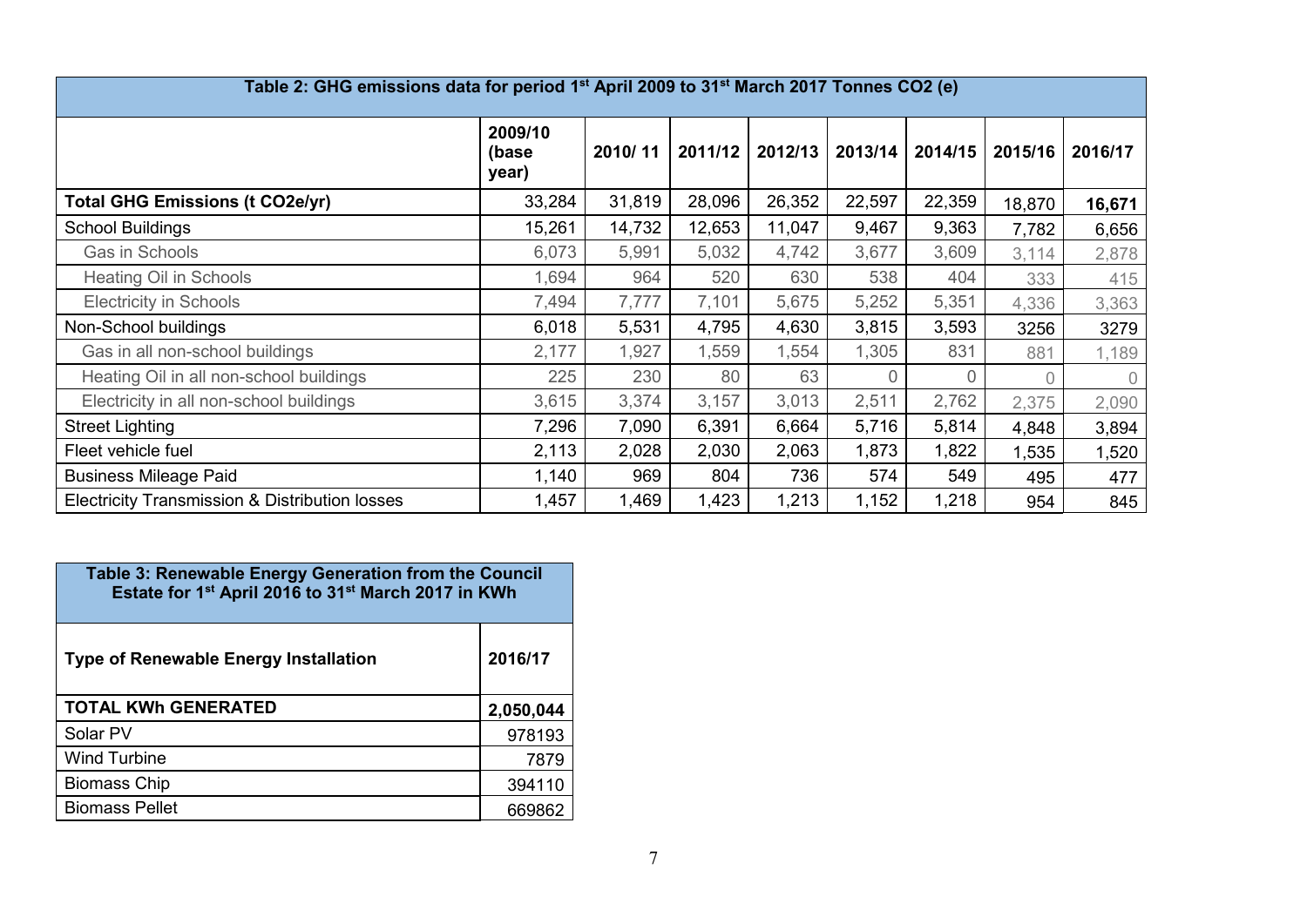#### **Appendix 2 – Key Interventions and Actions implemented to date**

The tables below set out the key actions that have been implemented so far in terms of:

- A. Improving the energy efficiency of assets and operations, and rationalising and sharing assets where appropriate; and
- B. Developing renewable energy in council buildings and on council land where appropriate

| Table A: Actions implemented to improve the energy efficiency of assets and operations, and rationalise and share assets where                                                                                                                       |                                                                                                                                                                                                                                                                                                                                                                                                                                                  |  |  |  |
|------------------------------------------------------------------------------------------------------------------------------------------------------------------------------------------------------------------------------------------------------|--------------------------------------------------------------------------------------------------------------------------------------------------------------------------------------------------------------------------------------------------------------------------------------------------------------------------------------------------------------------------------------------------------------------------------------------------|--|--|--|
| appropriate                                                                                                                                                                                                                                          |                                                                                                                                                                                                                                                                                                                                                                                                                                                  |  |  |  |
| <b>Description of Intervention</b>                                                                                                                                                                                                                   | Specific action completed or ongoing                                                                                                                                                                                                                                                                                                                                                                                                             |  |  |  |
| <b>Buildings</b>                                                                                                                                                                                                                                     |                                                                                                                                                                                                                                                                                                                                                                                                                                                  |  |  |  |
| Consolidate and rationalise the council estate, close inefficient corporate buildings<br>and make better use of space and share/lease surplus space                                                                                                  | Accommodation strategy 2014-2019 implemented, including transfer of staff<br>from Thornbury and Kingswood to Badminton Road, has led to energy savings<br>due to reduced requirement for space-heating and lighting                                                                                                                                                                                                                              |  |  |  |
| Monitor and report on energy consumption to improve control and management of<br>energy use and provide training for schools staff on energy monitoring and<br>management                                                                            | Display Energy Certificates produced for all buildings over 500m2 and Sub<br>Meters and Automatic Meter Reading installed (where possible and cost<br>effective) to enable effective monitoring and management. Also, schools are<br>electronically issued with up to date user guide information to monitor energy<br>usage and spend and have the ability to measure energy efficiency projects using<br>a web based energy management system. |  |  |  |
| Deliver energy saving measures in school buildings                                                                                                                                                                                                   | Implemented LED lighting / rewiring / tube lighting replacement schemes for 11<br>primary schools. The annual total of CO2 saved is now just over 100 tonnes per<br>annum. It is expected that a further 2-3 schools will switch to LED next year.                                                                                                                                                                                               |  |  |  |
| Develop and implement projects to deliver energy improvements to the non-<br>schools estate where a business case, which includes a satisfactory payback, is<br>demonstrated.                                                                        | Annual programme delivered.                                                                                                                                                                                                                                                                                                                                                                                                                      |  |  |  |
| <b>Street lighting</b>                                                                                                                                                                                                                               |                                                                                                                                                                                                                                                                                                                                                                                                                                                  |  |  |  |
| Implement LED street lighting replacement and lamping programme, and dimming<br>of lights at night. The programme includes the policy decision to do like for like<br>replacement (rather than achieve the British Standard) which produces a cost / | 10 year programme being delivered from 2014/15. As of July 2017<br>approximately 10,000 lanterns have been replaced.                                                                                                                                                                                                                                                                                                                             |  |  |  |
| carbon avoidance of 20% or 200 columns. Also the part-night lighting is no longer<br>being carried out. Instead there will be savings from dimming during night time<br>hours in the LED rollout.                                                    | Since the first year of the programme (14/15), the LED project has saved 10,570<br>tonnes CO2 and is projected to save 13,862 tonnes CO2 and 31,527,543 KWh by<br>the end of 17/18.                                                                                                                                                                                                                                                              |  |  |  |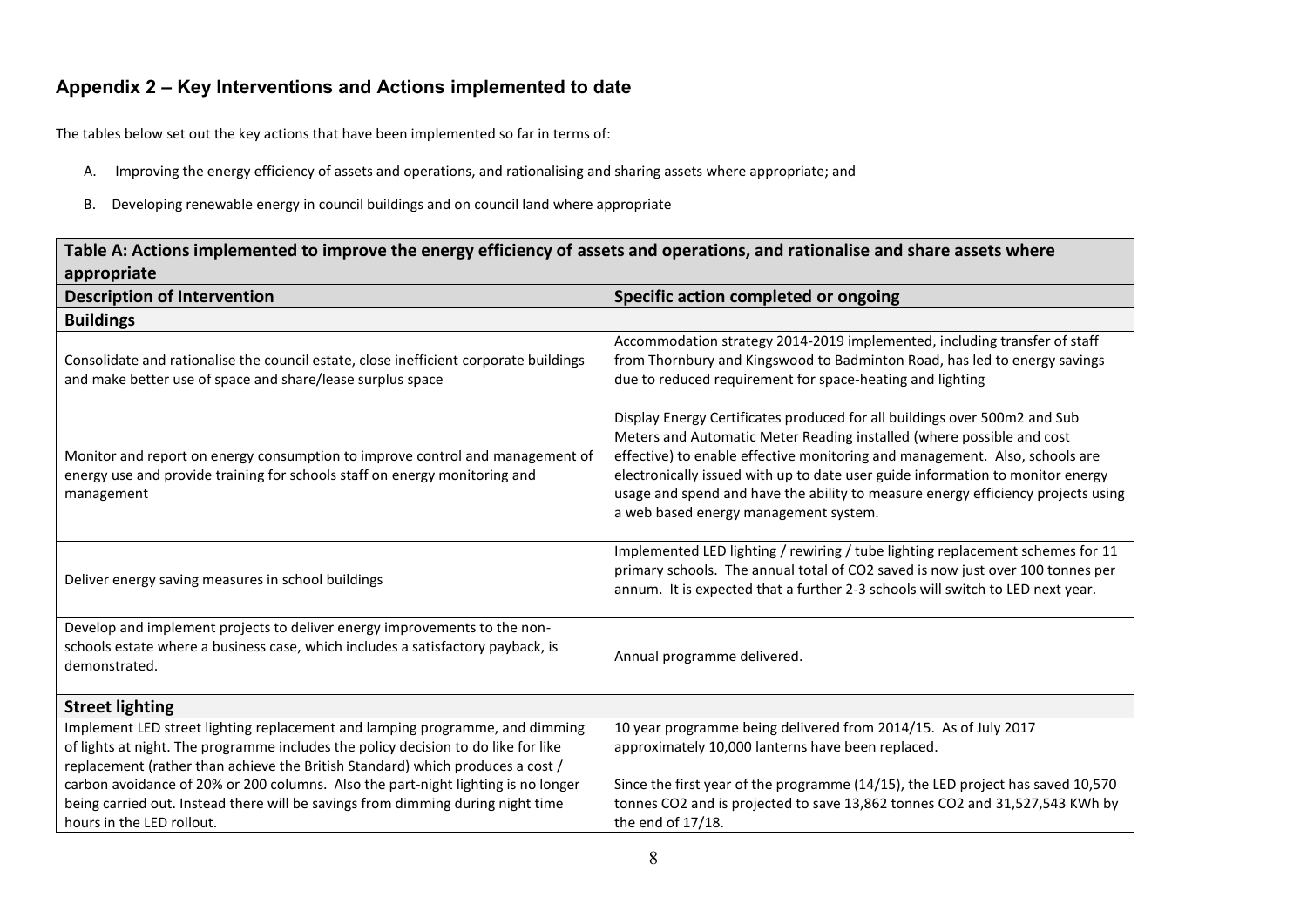| De - illumination of bollards and signage and replacement with highly reflective<br>materials                                                                                   | Ongoing - only replaced as and when required therefore very long term project.                                                                                                                                                                                                                                                                                                                                                                                                                                                           |  |  |
|---------------------------------------------------------------------------------------------------------------------------------------------------------------------------------|------------------------------------------------------------------------------------------------------------------------------------------------------------------------------------------------------------------------------------------------------------------------------------------------------------------------------------------------------------------------------------------------------------------------------------------------------------------------------------------------------------------------------------------|--|--|
| Use planning process to reduce extent of growth in external lighting.                                                                                                           | Ongoing - Use of planning can be difficult to influence in some circumstances -<br>for example where new developments are put next to existing. If the existing<br>development has street lighting, the new development demands it (whereas a<br>new development in a new area may not have required it).<br>Some rationalisation has been achieved - for example external contractors on<br>new developments tend to over-design the lighting by 10-20%. The Street<br>Lighting team have managed to reduce this on some developments.  |  |  |
| <b>ICT</b>                                                                                                                                                                      |                                                                                                                                                                                                                                                                                                                                                                                                                                                                                                                                          |  |  |
| Maintain and improve the energy efficiency of council ICT servers and equipment                                                                                                 | Ongoing - Annual programme delivered.                                                                                                                                                                                                                                                                                                                                                                                                                                                                                                    |  |  |
| <b>Transport</b>                                                                                                                                                                |                                                                                                                                                                                                                                                                                                                                                                                                                                                                                                                                          |  |  |
| Review the potential to streamline and green the council's vehicle fleet and fleet<br>operations                                                                                | Ongoing - 'greening' the fleet replacement programme. The fleet currently has<br>2 electric bikes plus 15 further electric vehicles (12 pool cars, 1 electric van used<br>by the road safety team, 1 electric car used by the cleansing services team and 1<br>electric car used by the integrated transport unit).<br>The ULEV grant received for 2014-19.<br>GPS tracking has been installed in every vehicle, however fuel consumption has<br>not been greatly reduced as the mileage for each vehicle tends to be relatively<br>low. |  |  |
| Reduce the number of car journeys to and between offices through the<br>implementation of the green travel plan and smarter working policies enabling staff<br>to work remotely | Good progress made in reducing business mileage due to consolidation of office<br>accommodation, and smarter / flexible working policies introduced.<br>Employee engagement events held, by the TravelWest roadshow team at council<br>offices, aimed at encouraging sustainable travel by the council's employees.                                                                                                                                                                                                                      |  |  |